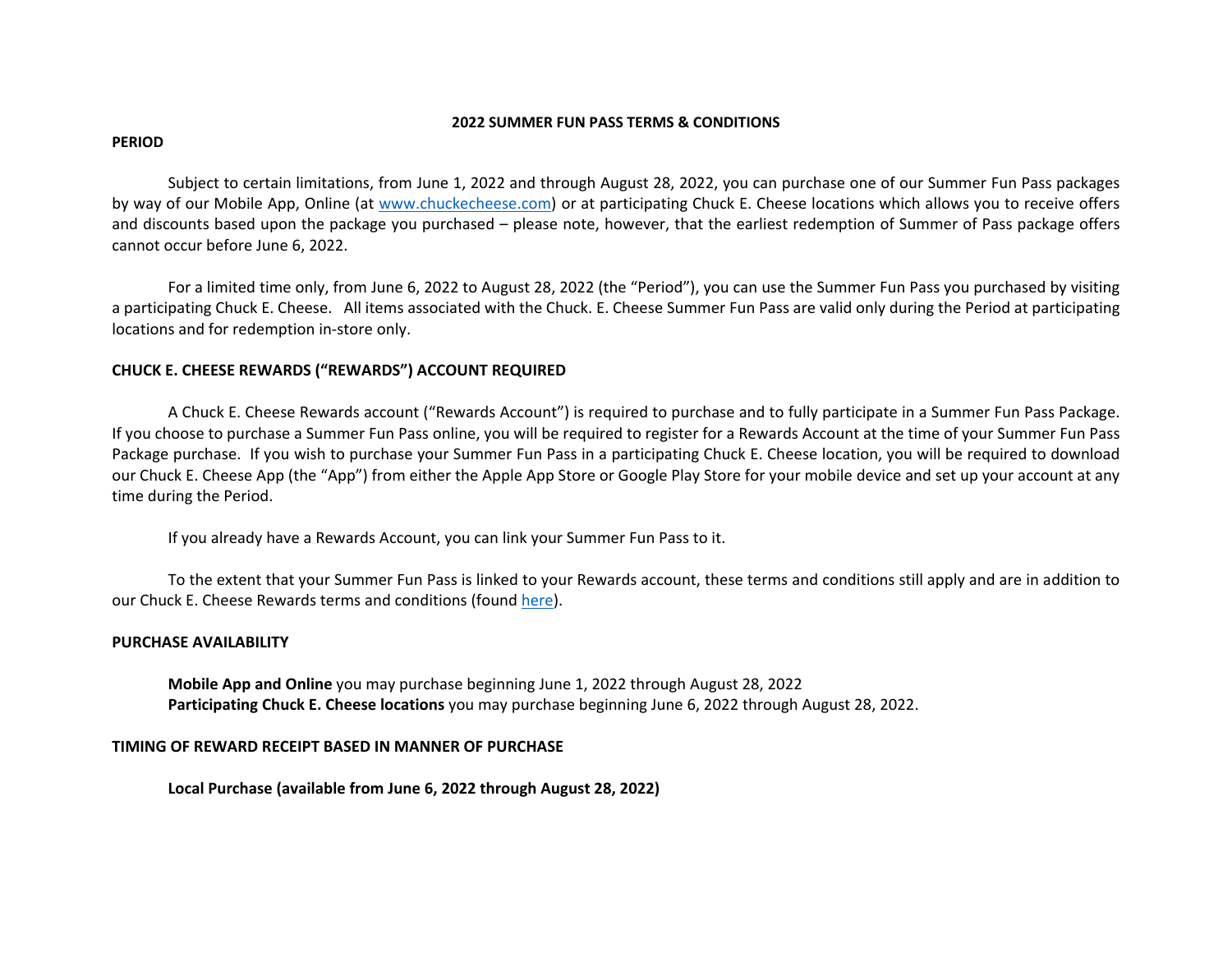If you purchase our Summer Fun Pass at your local Chuck E. Cheese, you will immediately receive your initial game play card at the time of purchase, and depending upon the package purchased, you will also receive the allotted Welcome Gifts, including E‐tickets; cotton candy; Pass Member Lanyard; mini tote bag; mini beach ball, and allotted collectible cup(s). If you did not provide your Rewards account information at time of purchase or were not previously enrolled in the program, you will need to retain your receipt, download the App and select "Scan Receipt Barcode" to scan or enter your receipt number. This will connect your Local Purchase to your Rewards account. For the remainder of the items, you will receive those items to use on your Next Visit over the Period in accordance with the package you purchased. These can be redeemed in‐store by presenting your Rewards account phone number or scanning your "redeemables" by presenting your Chuck E. Cheese App. Please refer to the table included in the Packages section below for more details.

#### **Mobile App Purchase (available from June 1, 2022 through August 28, 2022)**

If you purchase through the App, you will receive the following items for redemption in the App within 4 hours: Initial game play card and your Welcome Gifts, including E-tickets; cotton candy; Pass Member Lanyard; mini tote bag; mini beach ball, and allotted collectible cup(s) to use on your First Visit. For the remainder of items, you will receive those items after your First Visit to use on your Next Visit over the Period in accordance with the package you purchased. Delivery of these items may take up to four hours. Please refer to the table included in the Packages section below for more details.

#### **Online Purchase (available from June 1, 2022 through August 28, 2022)**

If you purchase through online ordering, you may then redeem the items in two ways: 1.) Download the Chuck E. Cheese app, login with the account information you provided during online checkout and receive items detailed in the above Mobile App Purchase section that are associated with the Rewards account and purchase within 4 hours, or 2.) Visit a participating Chuck E. Cheese location and provide the mobile number associated with your Rewards account to receive the items detailed in the above Local Purchase section. Delivery of these items may take up to four hours. Please refer to the table included in the Packages section below for more details.

#### **NON‐REFUNDABLE**

SUMMER FUN PASS PURCHASE IS FINAL AND NON‐REFUNDABLE NOR IS IT REDEEMABLE FOR CASH.

#### **PACKAGES**

Three separate Summer Fun Pass packages (Fun, Funner and Funnest) are available as set forth in the table below. Package prices vary, and participating locations may offer the passes at \$69.99, \$99.99 and \$129.99, or \$79.99, \$109.99 and \$139.99. Total value received will depend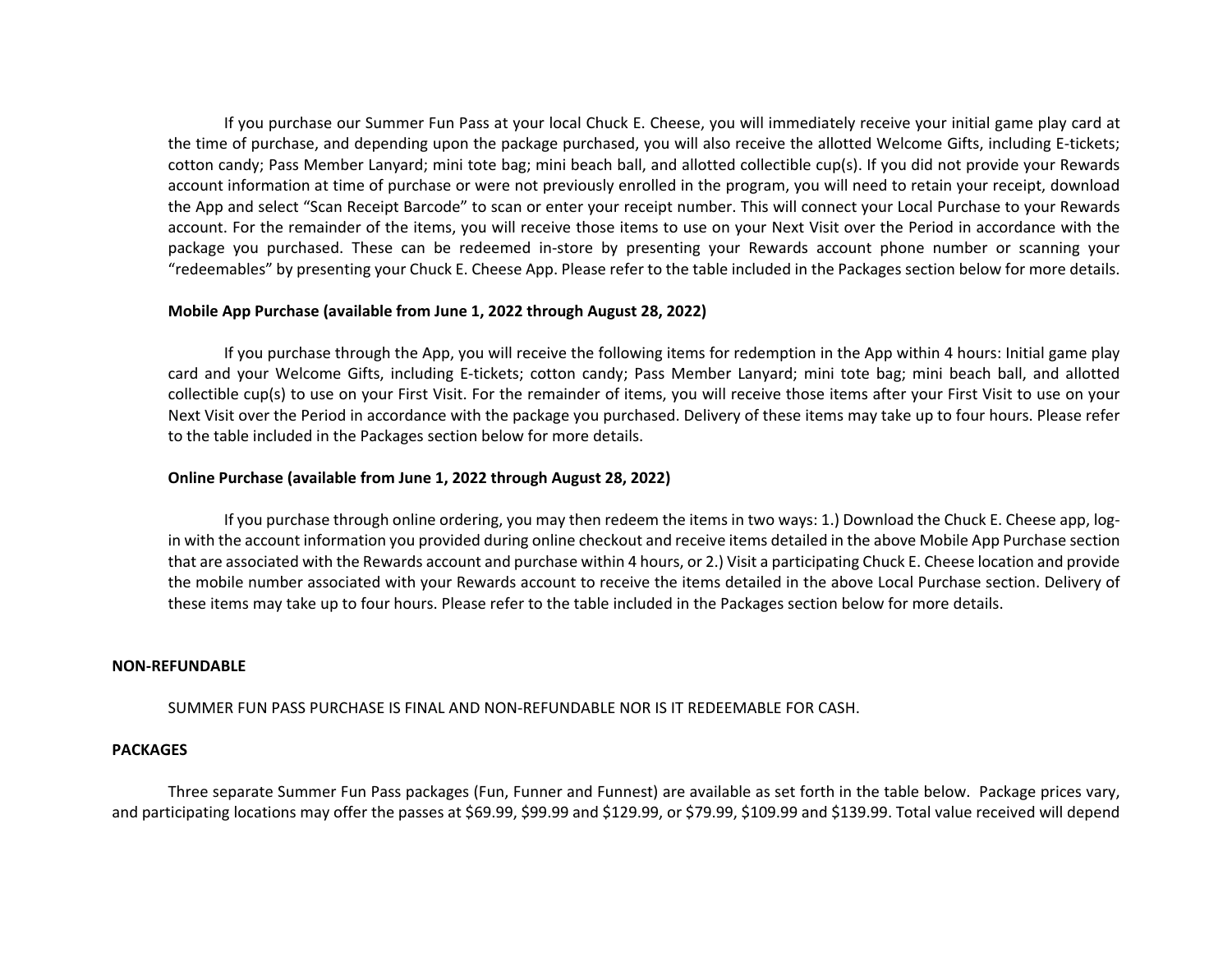upon the package purchased, the purchase date, and total number of, and frequency of visits – estimated on visiting Chuck E. Cheese five (5) times, redeeming five (5) exclusive offers, spending \$30 per visit and using Funner 40% off savings pass on purchases. Pass Member will be required to present the App or identify using the phone number associated with their Rewards account at the register to redeem each offer.

| <b>SAY YES!</b> TO SAVINGS<br><b>ALL SUMMER LONG</b><br>Now Playing through August 28th            |                         |                                                           |                     |                |  |
|----------------------------------------------------------------------------------------------------|-------------------------|-----------------------------------------------------------|---------------------|----------------|--|
|                                                                                                    | n pass                  | funner pass<br>m99<br><b>GAME PLAY - Up To '75 Value!</b> | <b>funnest pass</b> |                |  |
| <b>Visits with Game Play:</b><br><b>30-Minutes each</b>                                            | $\overline{\mathbf{3}}$ | 4                                                         | 5                   | to The Best De |  |
| <b>First Card</b><br><b>Activation</b>                                                             | ∅                       | Ø                                                         | $\alpha$            |                |  |
| <b>Games, Food &amp;</b><br><b>Beverage Savings Pass</b><br>(one per visit)                        | 10% off                 | savings on Future visits - Up To '145 Value!<br>20% off   | 40% off             |                |  |
| <b>Exclusive Offers</b>                                                                            | Ø                       | Ø                                                         | Ø                   |                |  |
| <b>Ticket Blaster</b><br>(one time)                                                                |                         | Ø                                                         | Ø                   |                |  |
| <b>Bring a Friend S1</b><br>(one time, 8/22-8/28)                                                  |                         | Ø                                                         | Ø                   |                |  |
| Pass Member Play Time<br>(7/1 & 8/5)                                                               |                         | Ø                                                         | Ø                   |                |  |
| <b>Birthday Discount</b><br>(up to 1 year)                                                         | \$25 off                | \$35 off                                                  | \$50 off            |                |  |
| <b>Collectible Cup</b><br>(free refills for life of the cup)                                       | 1                       | <b>WELCOME GIFTS - Up to '40 Value!</b><br>1              | 2                   |                |  |
| <b>E-Tickets</b>                                                                                   | 500                     | 1000                                                      | 2000                |                |  |
| <b>Cotton Candy</b>                                                                                | Ø                       | Ø                                                         | Ø                   |                |  |
| <b>Mini Tote Bag</b>                                                                               | Ø                       | Ø                                                         | Ø                   |                |  |
| <b>Mini Beach Ball</b>                                                                             | Ø                       | ø                                                         | Ø                   |                |  |
| <b>Pass Member</b><br>Lanyard                                                                      | ø                       | ø                                                         | Ø                   |                |  |
| <b>WELCOME GIFTS</b><br><b>CHUCKE CHEESE</b><br>Up to \$40 Value!<br><b>CHUCKE CHEESE</b><br>m pos |                         |                                                           |                     |                |  |

**\***Future Visit Savings based on five (5) visits, \$30 spend per visit and Funnest Pass benefits. If you buy the Funnest Summer Fun Pass Package, you could save up to \$145 based on:

 $\bullet$ 40% off your \$30 spend each visit (5 visits x \$12 savings = \$60)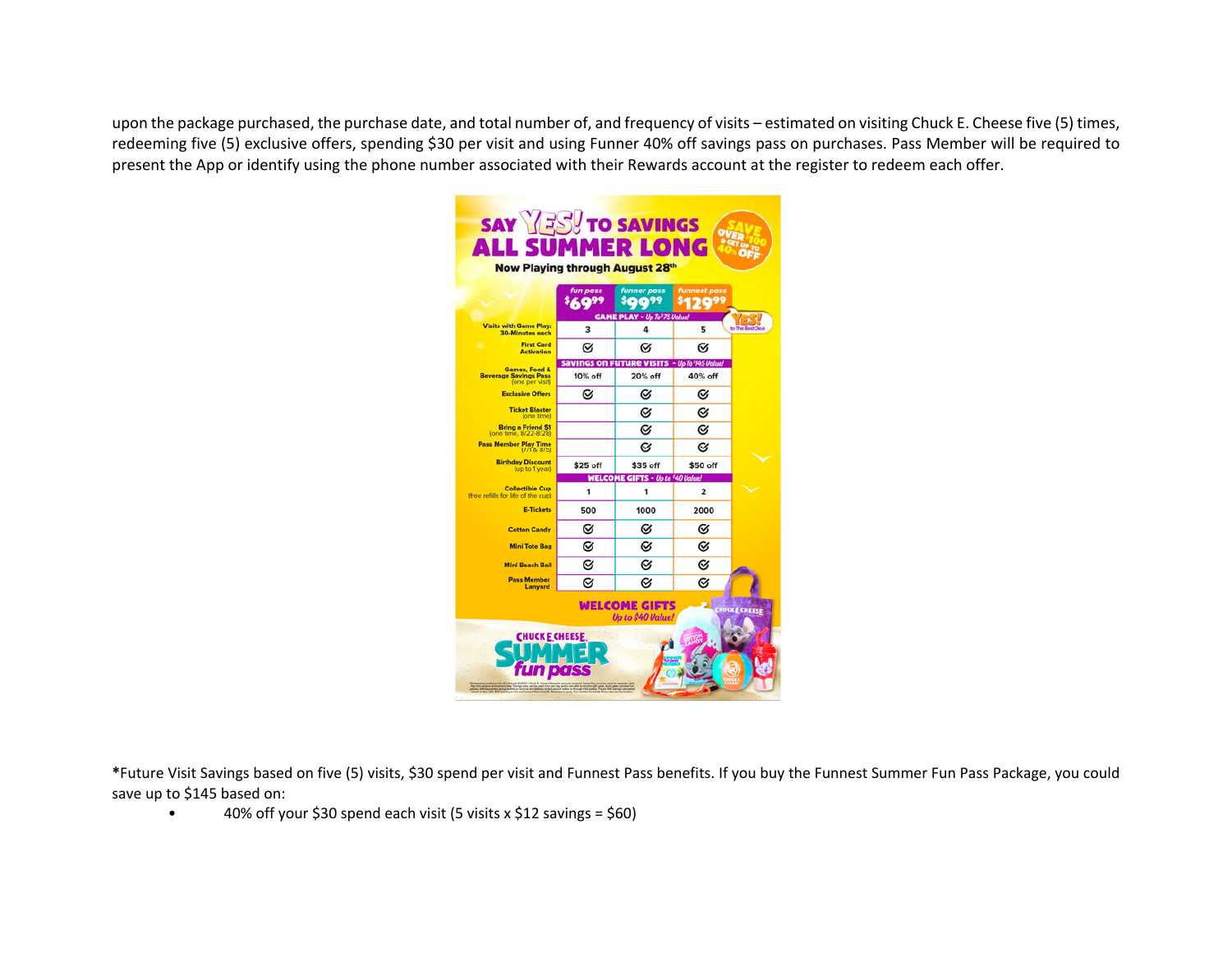- Redemption of five (5) weekly offers on each of those five (5) visits (5 visits x \$5.46 avg. = \$29.75)
- Birthday Discount (\$50)
- Ticket Blaster (500 tickets x \$0.01 each = \$5)

# **GAME PLAY**

During the Period, you will receive play cards based upon the Summer Fun Pass package you purchased.

The first card will be given on the First Visit, the second card will be available in the App or using your Chuck E. Cheese Rewards phone number in‐store the day after the First Visit, the third card will arrive the day after the second visit, the fourth card will arrive the day after the third visit (Funner & Funnest packages only), the fifth card will arrive the day after the fourth visit (Funnest Package only).

Once a card is received, the play time on the card will expire at the end of day.

Any card not issued and redeemed by the end of the day August 28, 2022 will be forfeited.

# **SAVINGS ON FUTURE VISITS:**

These benefits are available to use starting the day after your Summer Fun Pass purchase.

- o **Savings Pass**. A Savings pass can only be used once per day during the Period and is not valid on alcohol, gift cards, kiosk sales, summer fun passes, birthday parties, group events or delivery and carryout orders placed at chuckecheese.com or through third parties.
- o **Exclusive Offers.**  Special offers are delivered on Mondays during the Period through the App See table below. Offers the weeks of 6/27/2022, 8/1/2022 and 8/22/2022 are valid for Funner & Funnest Pass Members only. See the App and the reward issued for details. Note, the \$10 Off One Hour of All You Can Play Games offer cannot be combined with All You Can Play Wednesday discount or any other offer. Exclusive offers may be redeemed solely during the week issued and listed, and expire at close of business the Sunday immediately following the Monday the offer is issued.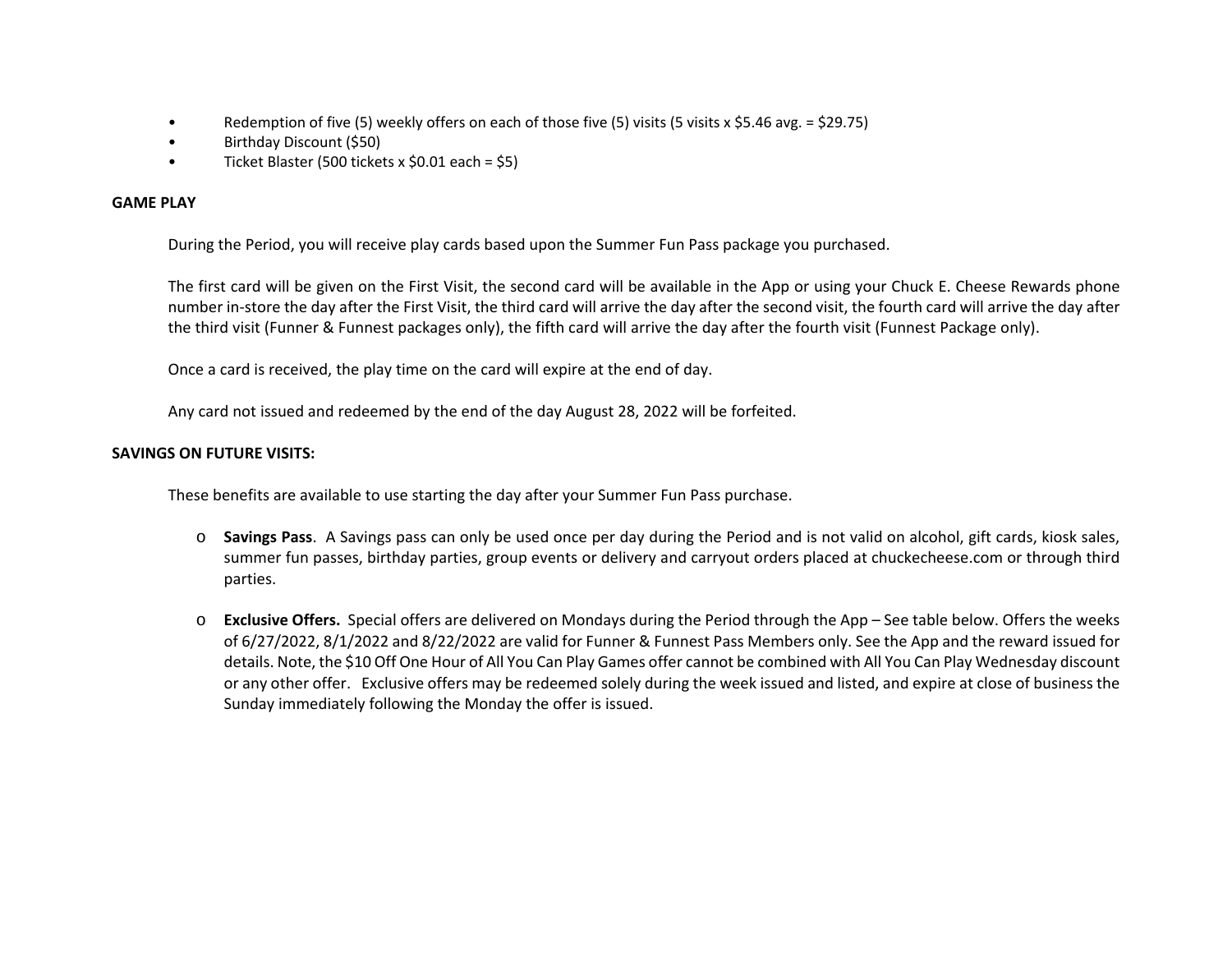|                                                                     |                                   | <b>REDEEM THESE SPECIAL</b><br><b>OFFERS ON YOUR NEXT VISIT!</b><br>Deals arrive on Mondays in the Chuck E. Cheese App, starting 1 day after your Pass purchase, to be used Monday-Sunday in the week listed. |
|---------------------------------------------------------------------|-----------------------------------|---------------------------------------------------------------------------------------------------------------------------------------------------------------------------------------------------------------|
| <b>JUNE</b><br>Summer Eats -<br>Pizza & Treats!                     |                                   | DAY/WEEK EXCLUSIVE DEALS ('Funner & Funnest Passes Only)                                                                                                                                                      |
|                                                                     | 6 <sup>m</sup> -12 <sup>m</sup>   | FREE XL PIZZA UPGRADE when you buy Large Pizza                                                                                                                                                                |
|                                                                     | 13 <sup>m</sup> -19 <sup>m</sup>  | FREE CHEESY BREAD with any food purchase                                                                                                                                                                      |
|                                                                     | $20^{\rm m} \!\cdot\! 26^{\rm m}$ | <b>FREE STUFFED CRUST UPGRADE</b><br>on Medium, Large or XL Pizza purchase                                                                                                                                    |
| <b>JULY</b><br><b>Hot Summer</b><br>Nights &<br><b>Cool Treats!</b> | Friday, 1"                        | PASS MEMBER PLAY TIME: open 30 minutes early"                                                                                                                                                                 |
|                                                                     | 4 <sup>m-10m</sup>                | FREE SMALL DIPPIN' DOTS with any food purchase'                                                                                                                                                               |
|                                                                     | $11^{\circ} \cdot 17^{\circ}$     | <b>BOGO HALF OFF Large Pizza (of equal or lesser value)</b>                                                                                                                                                   |
|                                                                     | 18th-24th                         | FREE Unicom Churros with \$10 or more purchase.                                                                                                                                                               |
|                                                                     | 25%31™                            | <b>BOGO FREE regular soft drink</b>                                                                                                                                                                           |
| NICUS<br><b>Family Fun</b><br>Menth - Save<br>on Game Play!         | Friday, 5°                        | PASS MEMBER PLAY TIME: open 30 minutes early                                                                                                                                                                  |
|                                                                     | 8"-14"                            | \$10 OFF 60 MINUTES of All You Can Play.                                                                                                                                                                      |
|                                                                     | 15" - 21"                         | 15 BONUS MINUTES of All You Can Play with games purchas                                                                                                                                                       |
|                                                                     | 2211-281                          | BRING A FRIEND FOR \$1:30 Minute All You Can Play card"                                                                                                                                                       |

- o **Ticket Blaster Experience.** One Ticket Blaster experience is available to redeem starting the day after you purchase your pass through 8/28/22.
- o **Bring a Friend**. Valid from 8/22‐8/28/2022, bring a Friend for \$1 offer includes one 30‐Minute Game Play card (card activation is not included). Valid for Funner & Funnest Pass Members only.
- o **Pass Member Play Time**. Play Time occurs 30 minutes before scheduled opening time on Friday, 7/1/2022 and 8/5/2022. Valid for Funner & Funnest Pass Members only.
- oBirthday Discount. Discount is only available for one-time use on any reserved Birthday Party package and expires 9/1/2023. Party must be held on or before this date.

## **REDEEMING YOUR SUMMER FUN PASS**

Summer Fun Passes can only be redeemed at participating U.S. Chuck E. Cheese locations. See www.chuckecheese.com for a full list of locations.